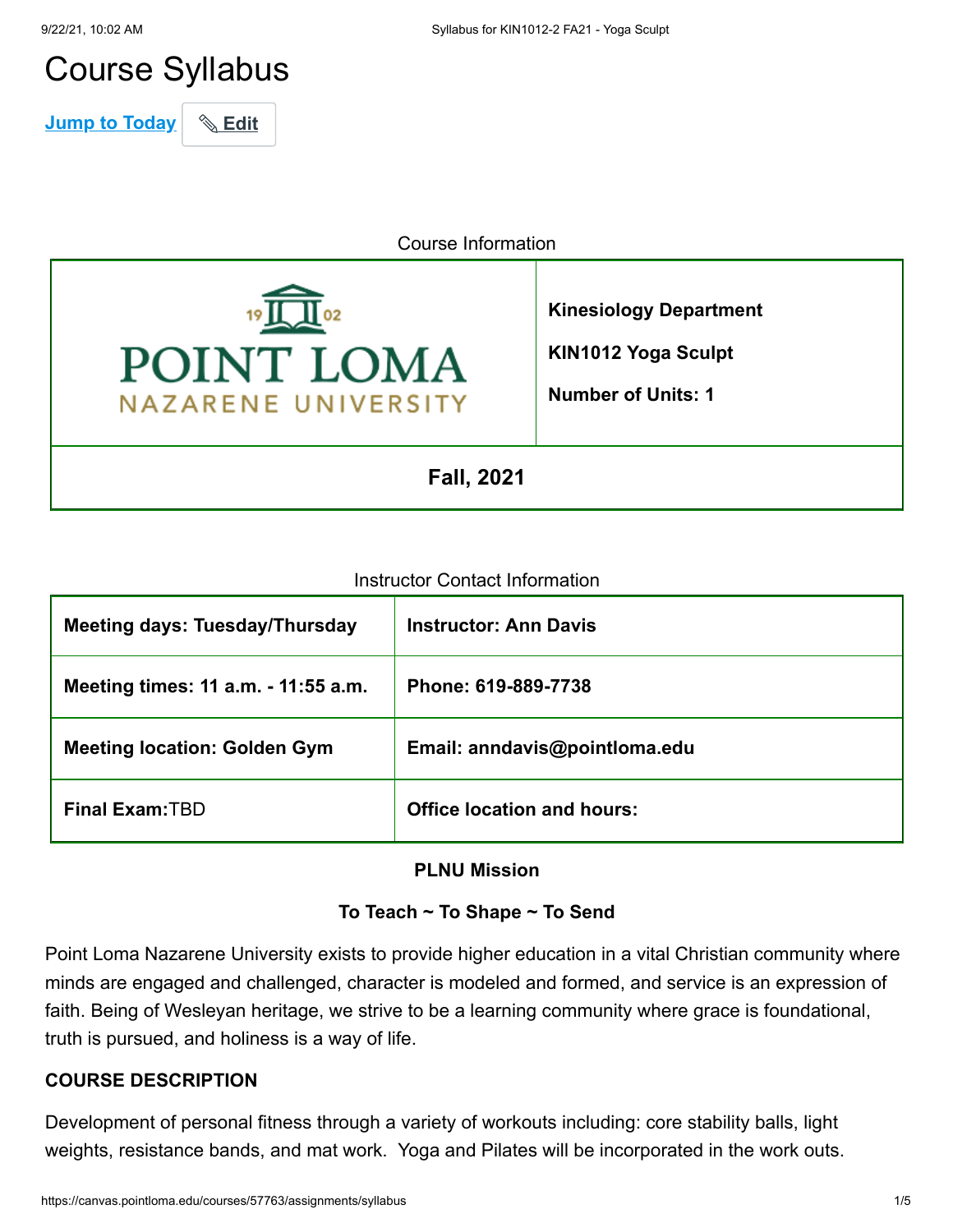# **COURSE LEARNING OUTCOMES (CLO)**

Students will learn appropriate and varied workouts targeted to improve muscular strength, endurance, flexibility, and body composition, including how to:

- 1. Understand proper, safe, effective workout utilizing body weight, light weights and mats.
- 2. Develop and tone major muscles in the body, including core (chest, back, and abdominals), legs, shoulders, triceps and biceps using body weight, resistance bands and light weights.
- 3. Combine some yoga and Pilates techniques that emphasize numerous repetitions in several planes of motion.
- 4. Demonstrate a basic working knowledge of resistance training as well as understanding theory behind the benefits associated with injury prevention.
- 5. Students will meet or show proficiency/progress toward basic or fundamental skill level.

# **REQUIRED TEXTS AND RESOURCES**

- 1. **Attendance:** Each student is expected to attend all class sessions. Each student is allowed 3 class absences only (see University policy). No excused absences except for university endorsed activities (see catalogue). 150 pts are given for roll.
- 2. **Participation:** Each student will be expected to work out during class and participate to the best of his/her ability. 5 pts.  $\times$  30 meetings = 150 pts.
- 3. **Grading: 181** pts total 94-100% A 89-93% A- 84-88% B+ 80-83% B
- 4. **Equipment:** You will need a yoga mat and 3 or 5 lb dumbbells.

#### **COURSE CREDIT HOUR INFORMATION**

In the interest of providing sufficient time to accomplish the stated Course Learning Outcomes, this class meets the PLNU credit hour policy for a 1 unit class delivered over 16 weeks. Specific details about how the class meets the credit hour requirement can be provided upon request. (Based on 37.5 hours of student engagement per credit hour.)

# **ASSESSMENT AND GRADING**

Student grades will be posted in the Canvas grade book no later than midnight on Tuesday of each week beginning in Week Two of this course. It is important to read the comments posted in the grade book as these comments are intended to help students improve their work. Final grades will be posted within one week of the end of the class. Grades will be based on the following:

| А        | в                           |                             |               |                              |
|----------|-----------------------------|-----------------------------|---------------|------------------------------|
| A 93-100 | $B+87-89$ $C+77-79$         |                             |               | $ D+67-69 $   F Less than 59 |
| A-90-92  |                             | B 83-86   C 73-76   D 63-66 |               |                              |
|          | $B - 80 - 82$ $C - 70 - 72$ |                             | $D - 60 - 62$ |                              |

### **Standard Grade Scale Based on Percentages**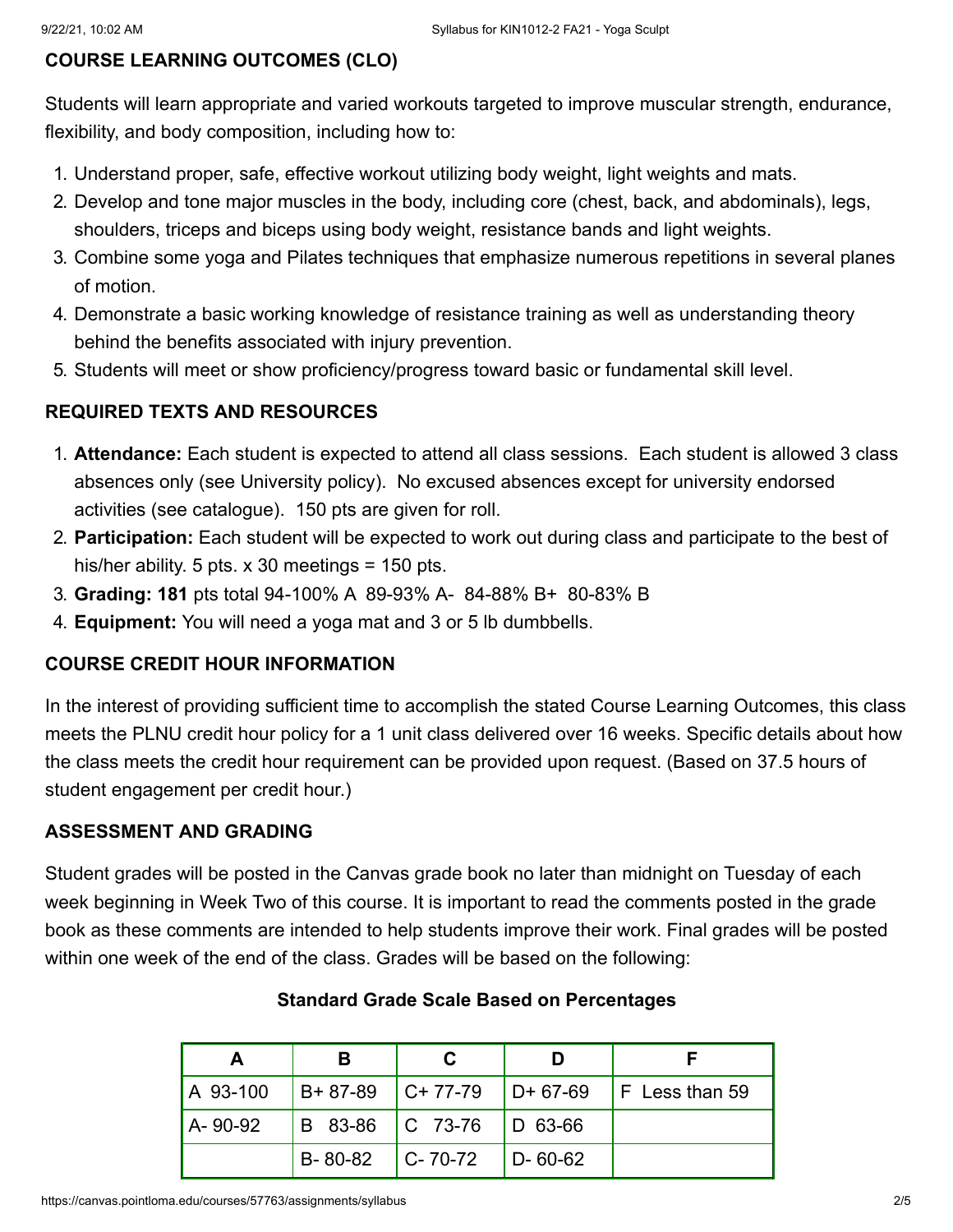### **STATE AUTHORIZATION**

State authorization is a formal determination by a state that Point Loma Nazarene University is approved to conduct activities regulated by that state. In certain states outside California, Point Loma Nazarene University is not authorized to enroll online (distance education) students. If a student moves to another state after admission to the program and/or enrollment in an online course, continuation within the program and/or course will depend on whether Point Loma Nazarene University is authorized to offer distance education courses in that state. It is the student's responsibility to notify the institution of any change in his or her physical location. Refer to the map on **State Authorization [\(https://www.pointloma.edu/offices/office-institutional-effectiveness-research/disclosures\)](https://www.pointloma.edu/offices/office-institutional-effectiveness-research/disclosures)** to view which states allow online (distance education) outside of California.

#### **INCOMPLETES AND LATE ASSIGNMENTS**

All assignments are to be submitted/turned in by the beginning of the class session when they are due including assignments posted in Canvas. Incompletes will only be assigned in extremely unusual circumstances.

#### **PLNU COPYRIGHT POLICY**

Point Loma Nazarene University, as a non-profit educational institution, is entitled by law to use materials protected by the US Copyright Act for classroom education. Any use of those materials outside the class may violate the law.

#### **PLNU ACADEMIC HONESTY POLICY**

Students should demonstrate academic honesty by doing original work and by giving appropriate credit to the ideas of others. Academic dishonesty is the act of presenting information, ideas, and/or concepts as one's own when in reality they are the results of another person's creativity and effort. A faculty member who believes a situation involving academic dishonesty has been detected may assign a failing grade for that assignment or examination, or, depending on the seriousness of the offense, for the course. Faculty should follow and students may appeal using the procedure in the university Catalog. See **Academic Policies [\(http://catalog.pointloma.edu/content.php?catoid=18&navoid=1278\)](http://catalog.pointloma.edu/content.php?catoid=18&navoid=1278)** for definitions of kinds of academic dishonesty and for further policy information.

#### **PLNU ACADEMIC ACCOMMODATIONS POLICY**

While all students are expected to meet the minimum standards for completion of this course as established by the instructor, students with disabilities may require academic adjustments, modifications or auxiliary aids/services. At Point Loma Nazarene University (PLNU), these students are requested to register with the Disability Resource Center (DRC), located in the Bond Academic Center. (**DRC@pointloma.edu [\(mailto:DRC@pointloma.edu\)](mailto:DRC@pointloma.edu)** or 619-849-2486). The DRC's policies and procedures for assisting such students in the development of an appropriate academic adjustment plan (AP) allows PLNU to comply with Section 504 of the Rehabilitation Act and the Americans with Disabilities Act. Section 504 (a) prohibits discrimination against students with special needs and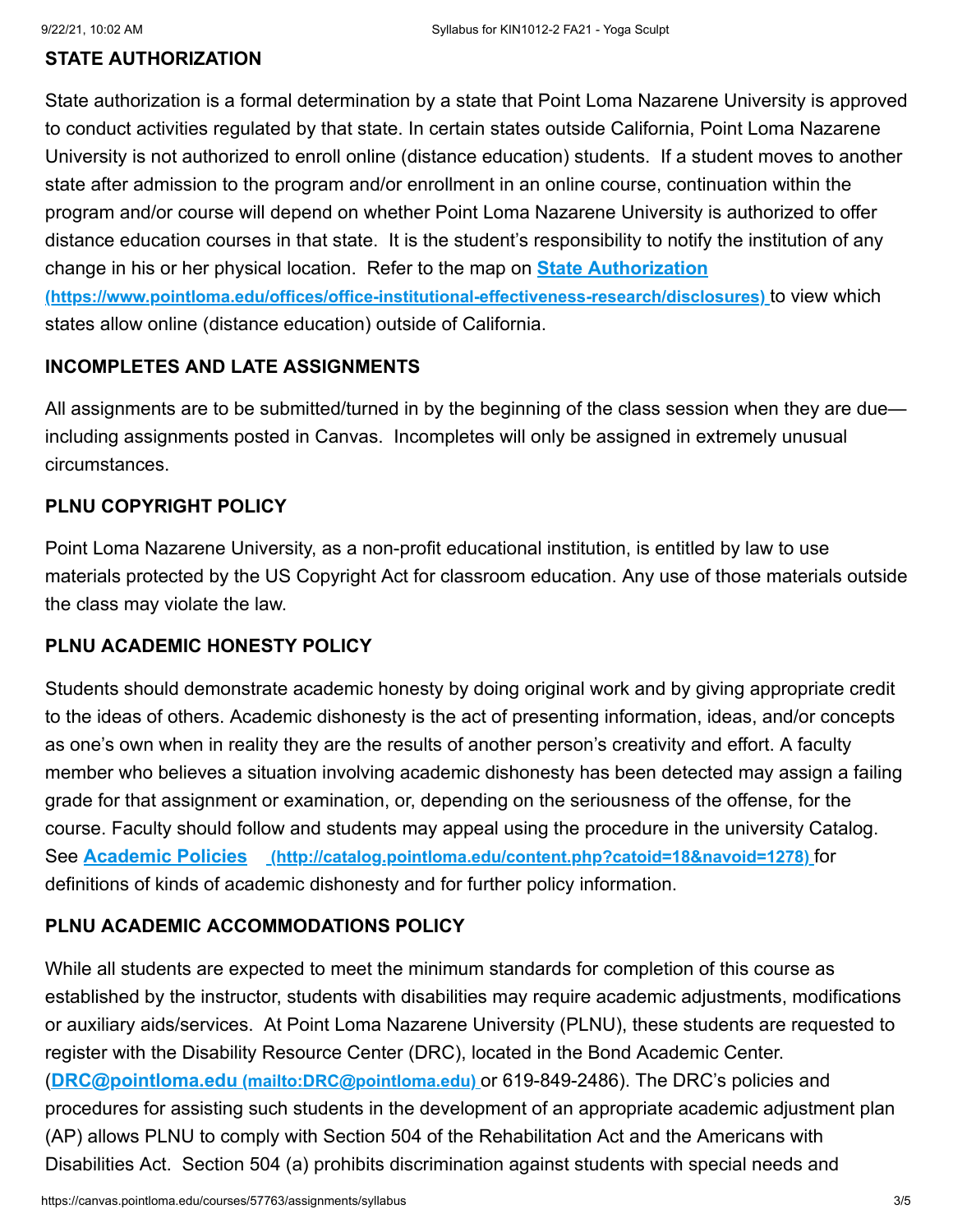guarantees all qualified students equal access to and benefits of PLNU programs and activities. After the student files the required documentation, the DRC, in conjunction with the student, will develop an AP to meet that student's specific learning needs. The DRC will thereafter email the student's AP to all faculty who teach courses in which the student is enrolled each semester. The AP must be implemented in all such courses.

If students do not wish to avail themselves of some or all of the elements of their AP in a particular course, it is the responsibility of those students to notify their professor in that course. PLNU highly recommends that DRC students speak with their professors during the first two weeks of each semester about the applicability of their AP in that particular course and/or if they do not desire to take advantage of some or all of the elements of their AP in that course.

# **PLNU ATTENDANCE AND PARTICIPATION POLICY**

Regular and punctual attendance at all synchronous class sessions is considered essential to optimum academic achievement. If the student is absent for more than 10 percent of class sessions (virtual or face-to-face), the faculty member will issue a written warning of de-enrollment. If the absences exceed 20 percent, the student may be de-enrolled without notice until the university drop date or, after that date, receive the appropriate grade for their work and participation. In some courses, a portion of the credit hour content will be delivered asynchronously and attendance will be determined by submitting the assignments by the posted due dates. See **Academic Policies**

**[\(http://catalog.pointloma.edu/content.php?catoid=18&navoid=1278\)](http://catalog.pointloma.edu/content.php?catoid=18&navoid=1278)** in the Undergraduate Academic Catalog. If absences exceed these limits but are due to university excused health issues, an exception will be granted.

#### **Asynchronous Attendance/Participation Definition**

A day of attendance in asynchronous content is determined as contributing a substantive note, assignment, discussion, or submission by the posted due date. Failure to meet these standards will result in an absence for that day. Instructors will determine how many asynchronous attendance days are required each week.

#### **SPIRITUAL CARE**

Please be aware PLNU strives to be a place where you grow as whole persons. To this end, we provide resources for our students to encounter God and grow in their Christian faith. If students have questions, a desire to meet with the chaplain or have prayer requests you can contact the **Office of Spiritual Development. [\(https://www.pointloma.edu/offices/spiritual-development\)](https://www.pointloma.edu/offices/spiritual-development)**

# **USE OF TECHNOLOGY**

In order to be successful in the online environment, you'll need to meet the minimum technology and system requirements; please refer to the *Technology and System Requirements*  **[\(https://help.pointloma.edu/TDClient/1808/Portal/KB/ArticleDet?ID=108349\)](https://help.pointloma.edu/TDClient/1808/Portal/KB/ArticleDet?ID=108349)** information.